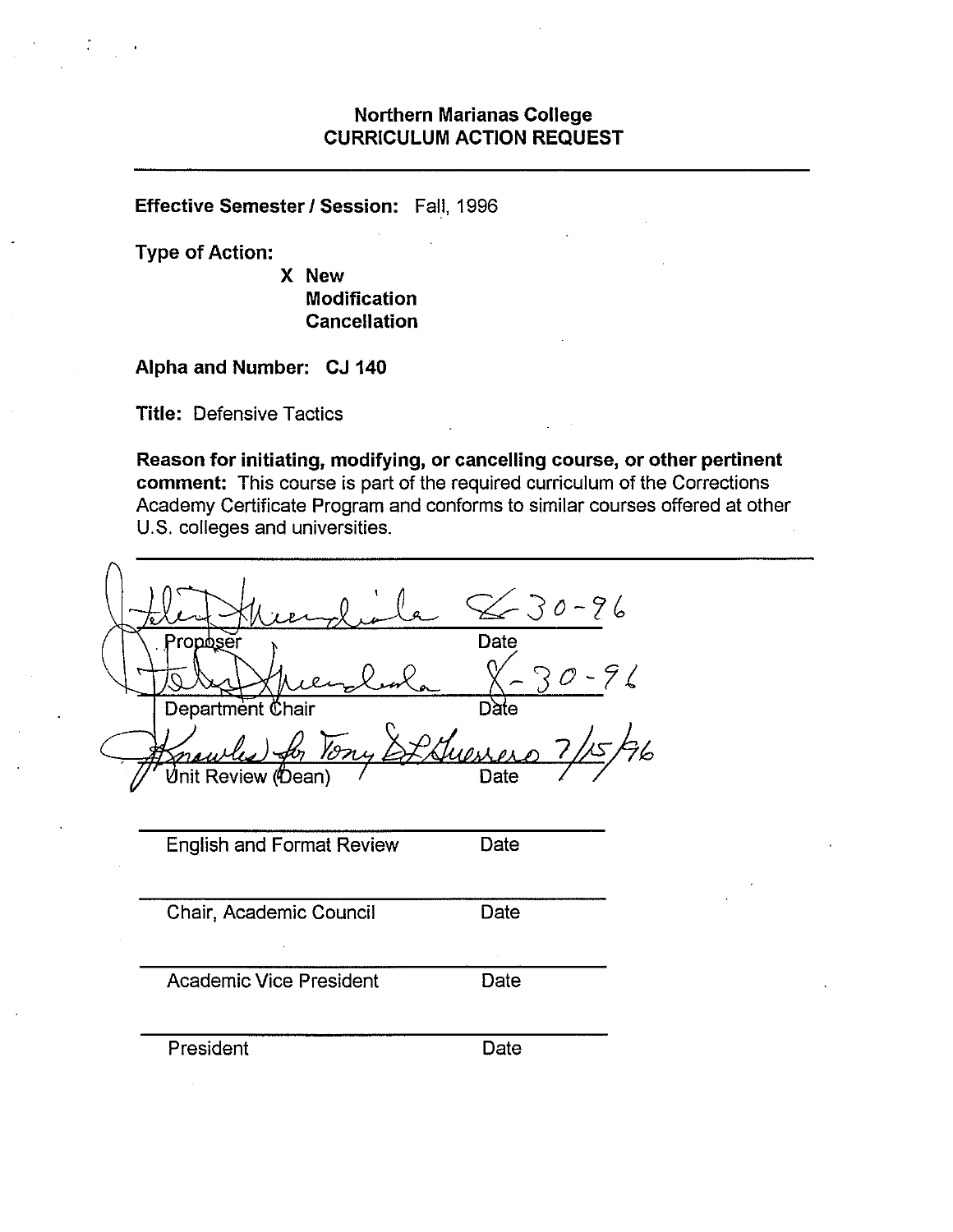## **Northern Marianas College Case Page 2 COURSE GUIDE**

Course: CJ 140 Title: Defesive Tactics

 $\subset$ 

# **1. Department:** Public Safety Administration

**2. Purpose:** The purpose of this course is to instruct the student in the proper methods and procedures for conducting legal searches of inmates, and in when to use and how to properly apply physical force in a correctional facility.

This is a required core course for the Corrections Academy Certificate Program and a recommended elective for students pursuing the A.AS degree in Criminal Justice.

The target population for this course consists of the correctional officers or recruits of the Division of Corrections<sub>«</sub>(Department of Public Safety) and the Detention Facility of the Division of Youth Services (Department of Community and Cultural Affairs).

## **3. Description:**

# **A. Recommended Textbook(s) and Related Materials:**

McNally, Judith (ed.) 1988. Correctional Officer Resource Guide. American Correctional Association Readability Level: Grade 12.

### **B. Contact Hours**

**1. Lecture:** 15

**2. Lab:** 60

**3. Other:** 

## **C. Credits**

**1. Number:** 3

**2. Type:** Regular degree credits

**D. Catalogue Course Description:** This course provides the student with the basic knowledge of how to control prisoners and the ability to determine when and how to properly apply physical force in a correctional facility.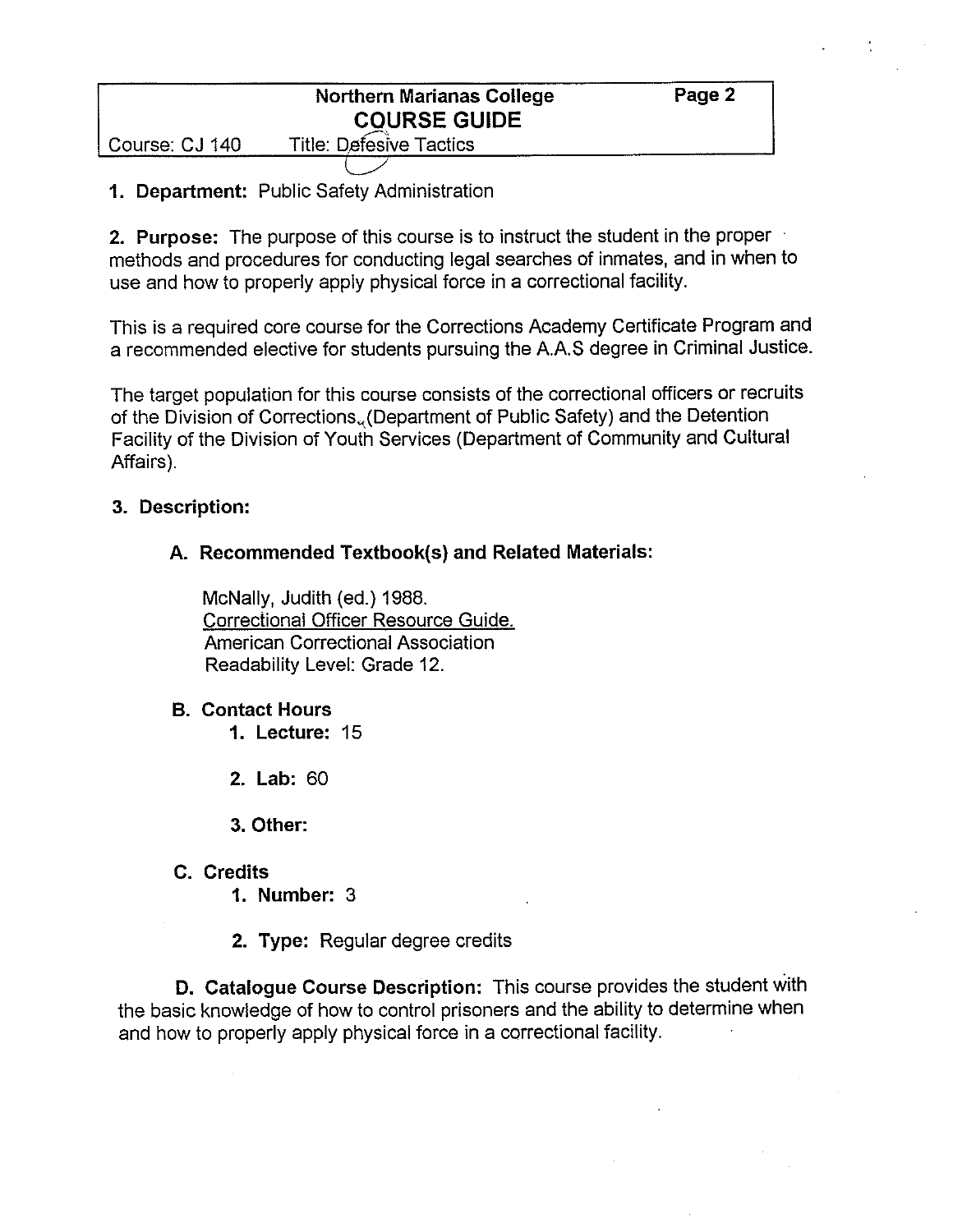|                | <b>Northern Marianas College</b> | Page 3 |
|----------------|----------------------------------|--------|
|                | <b>COURSE GUIDE</b>              |        |
| Course: CJ 140 | <b>Title: Defensive Tactics</b>  |        |

**E. Degree or Certificate Requirements Met by Course:** This course is a core course requirement for the Corrections Academy Certificate Program.

**F. Course Activities and Design:** Course activities include lectures, discussions, guest instructors, viewing and discussing videotapes, practical exercises (hands-on experience), and practical exams. The instructional strategy for the course is one of learning by doing.

**4. Course Prerequisite(s); Concurrent Course Enrollment; Required English/Mathematics Proficiency Levei(s):** Physical fitness attested to by a medical doctor; **EN** 093 and **EN** 094, or permission of instructor.

#### **5. Estimated Cost of Course; Instructional Resources Needed:**

Cost to the College:

- A. Instructor's salary
- . B. Instructional Materials: Chalk and chalkboard, TVNCR and videotaped programs, overhead projector, transparency film, and photocopying.

Cost to the Student:

- A. Tuition for a 3-credit course
- B. Textbookt

**6. Method of Evaluation:** The evaluation of student performance is based upon class participation, attendance, and written and practical (hands-on) examinations. A passing grade of 70% is required on the written exam. For the practical examination, demonstration points are calculated separately and collectively to determine the passing score and to evaluate the extent to which practical skills in defensive techniques have been acquired.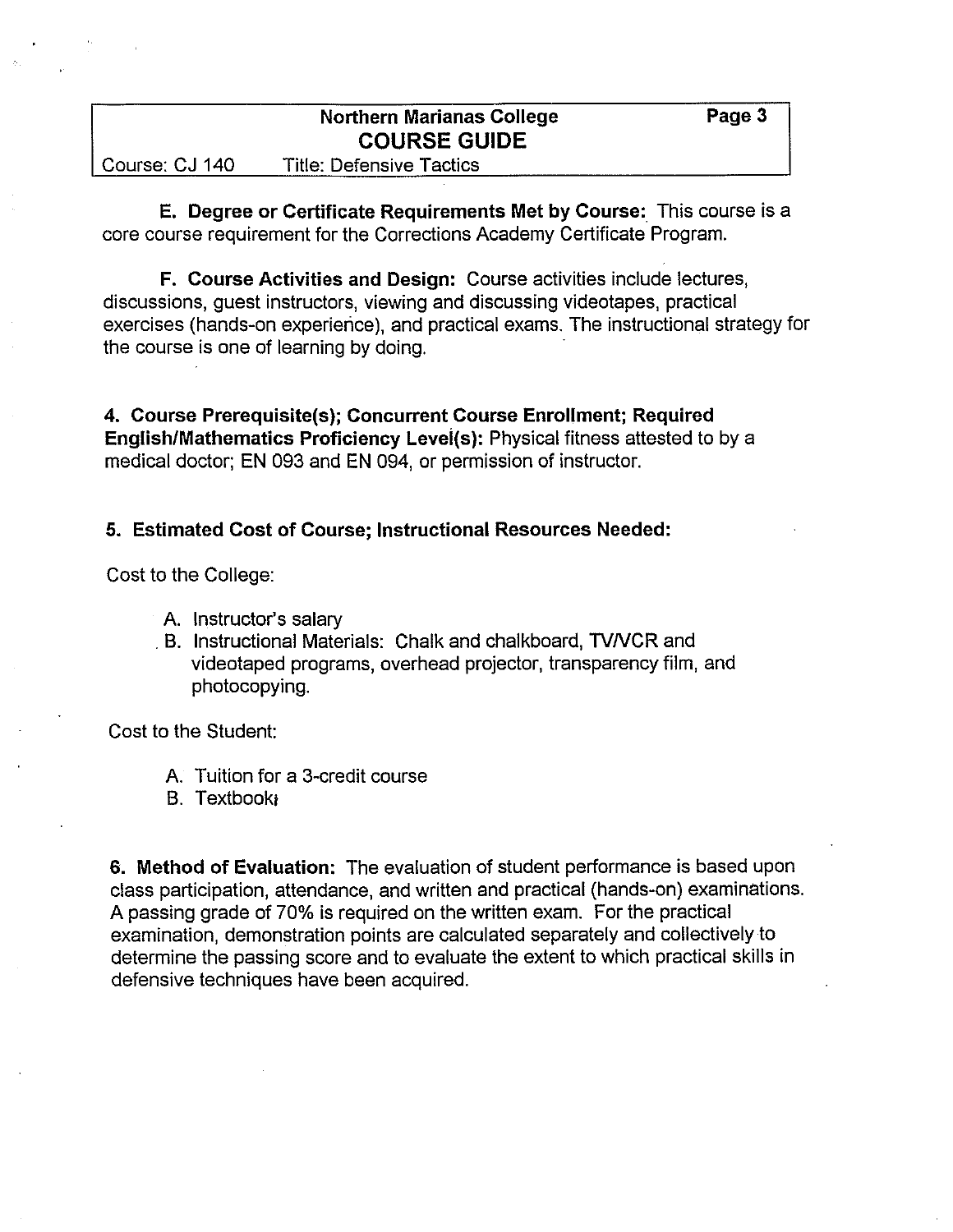### **Northern Marianas College COURSE GUIDE**

Course: CJ 140 Title: Defensive Tactics

#### **7. Course Outline:**

- 1.0 Search Methods and Procedures
	- 1.1 Frisk/clothed-body search
	- 1.2 Strip search
	- 1.3 Body-cavity search
	- 1.4 Housing or cell search
	- 1.5 Prone-body search
- 2.0 Verbal Persuasion
	- 2.1 Reasoning
	- 2.2 Coaxing
	- 2.3 Urging

#### 3.0 Determining When to Use Physical Force

- 3.1 Policy and procedures
- 3.,f2.Extent of verbal abuse
- $3.2<sup>3</sup>$  Situation: Eminent danger or harm

I mini pent

- 4.0 Justified Use of Physical Force
	- 4.1 Policy and procedures
	- 4.2 Purpose of physical force
	- 4.3 Amount of physical force to impose
	- 4.4 Physical force documentation
- 5.0 Defensive/Control Techniques
	- 5.1 Carotid submission hold
	- 5.2 Carotid restraint hold
	- 5.3 Defensive stance
	- 5.4 Defense against clothing grasp
	- 5.5 Defense against body holds
	- 5.6 Defense against choke holds
	- 5.7 Disarming technique (front)
	- 5.8 Disarming technique (rear)
	- 5.9 Inward-twist wrist lock
	- 5.10 Outward-twist wrist take down
	- 5.11 Wrist shear technique
	- 5.12 Hair take down technique
	- 5.13 Arm/shoulder lock
	- 5.14 Defeat/control passive resistance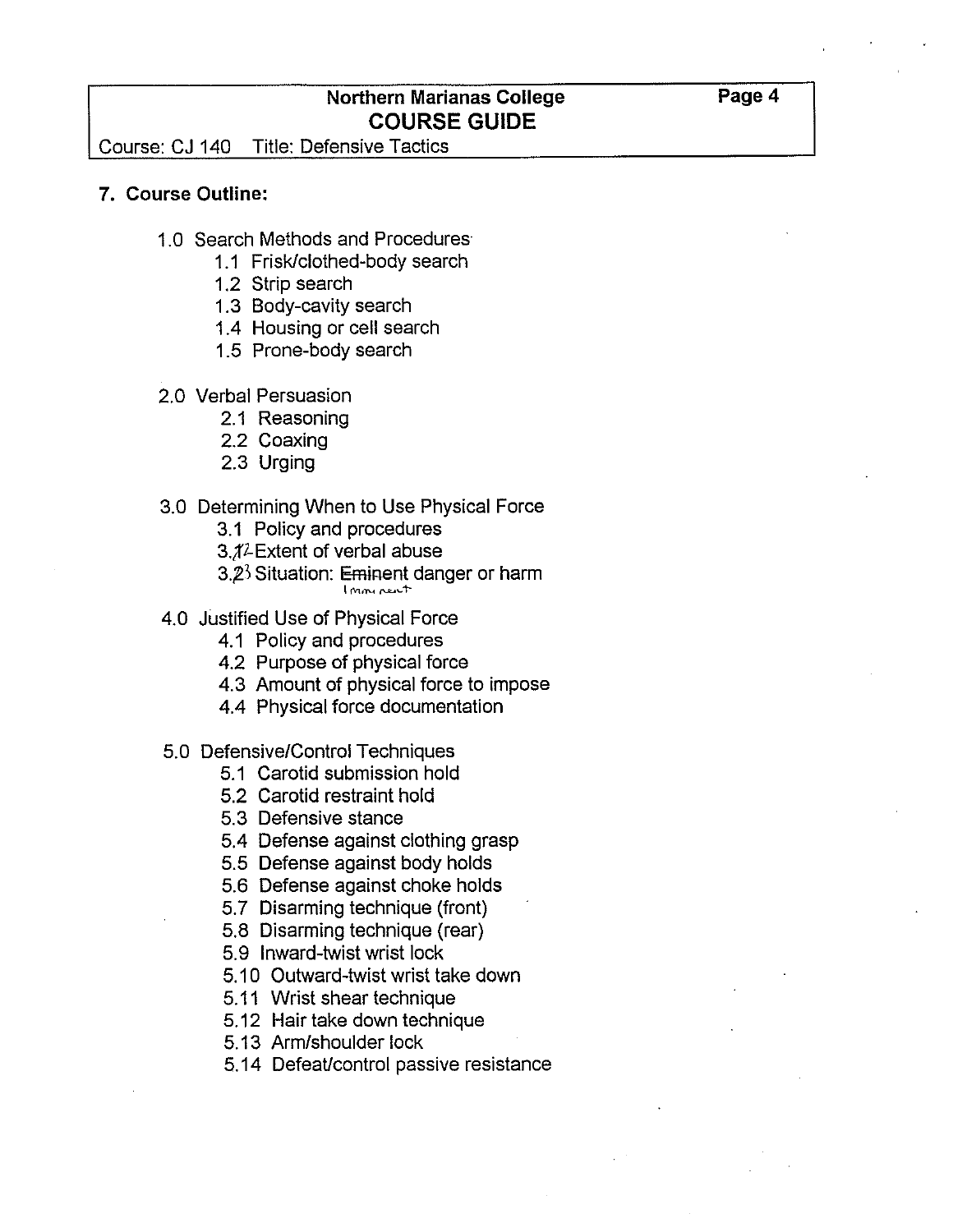### **Northern Marianas College Case College Array Page 5 COURSE GUIDE**

Course Guide: CJ 140 Title: Defensive Tactics

- 5.15 Maintaining weapon retention
- 5.16 Proper placing of prisoner in transport automobile
- 6.0 Transporting Prisoners/Restraints (Automobile)
	- 6.1 Policy and procedures
	- 6.2 Transport precautions
	- 6.3 Restraint measures/devices
	- 6.4 Safety measures
- 7.0 Basic Police Baton Use (MONADNOCK PR-24)
	- 7.1 Policy and procedures
	- 7.2 Six-part nomenclature of a PR-24 police baton
	- 7.3 Body parts vulnerable to a PR-24 police baton
	- 7.4 Use of PR-24 on hostile suspects

#### **8. Instructional Goals:**

This course will introduce students to:

- 1.0 Search methods and procedures for conducting clothed body, strip, body cavity, prone body, and cell searches;
- 2.0 The ways and means of verbal persuasion, i.e., reasoning, coaxing, and/or urging;
- 3.0 How to determine when to use physical force;
- 4.0 The relationship between verbal abuse and justification for physical force;
- 5.0 Various situations where danger or harm is imminent to determine and justify use of.force;
- 6.0 The policy and procedures governing the use of force;
- 7.0 The purpose of physical force;
- 8.0 The amount of physical force to use;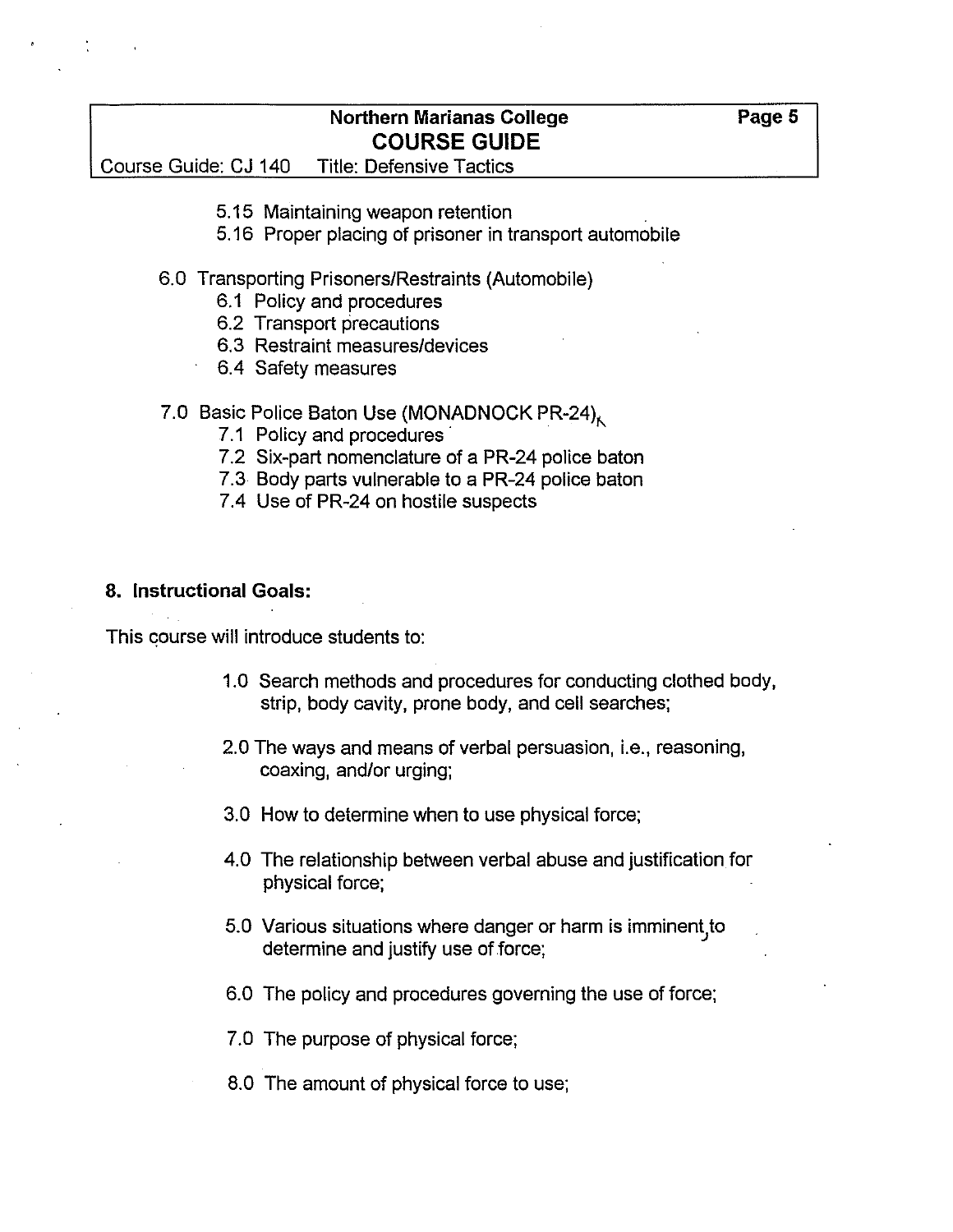- 10.0 Defensive and control techniques;
- 11.0 The carotid submission and restraint holds;
- 12.0 The defensive stance;
- 13.0 The defense techniques against clothing grasp, body holds, and choke holds;
- 14.0 Disarming techniques from the front and rear;
- 15.0 The inward-twist wrist lock, outward-twist wrist take down, and wrist shear techniques;
- 16.0 The hair take down technique;
- 17.0 The arm/shoulder lock technique;
- 18.0 The defeat and/or control of passive resistance;
- 19.0 The technique of maintaining weapon retention;
- 20.0 The proper placing of a prisoner in transport automobile;

 $\sim$ 

- 21.0 The policy and procedures governing the transporting of prisoners in automobiles, and their restraints therein;
- 22.0 Mandatory transport precautions;
- 23.0 Restraint measures and devices used in automobiles;
- 24.0 The safety measures required for transporting prisoners;
- 25.0 The basic use of the police baton (MONADNOCK PR-24);
- 26.0 The policy and procedures governing use of the PR-24;
- 27.0 The six-part nomenclature of the PR-24;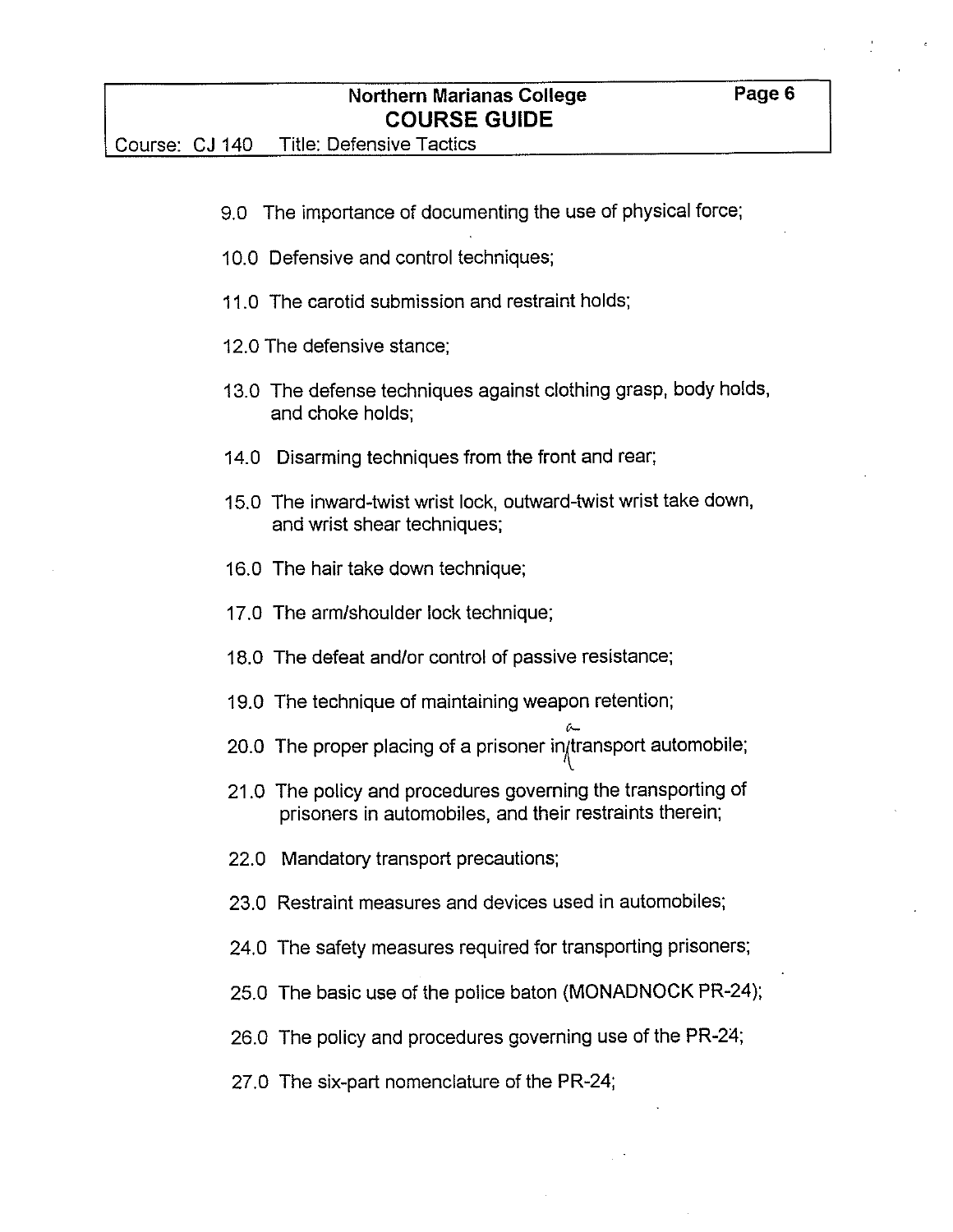### **Northern Marianas College Canadian Rage 7 COURSE GUIDE**

Course: CJ 140 Title: Defensive Tactics

- 28.0 The vulnerable body parts on which the PR-24 may be properly applied.
- **9.0 Define Outcomes:** Upon successful completion of the course, students will be able to:
	- 1.0 Discuss search methods and procedures;
	- 2.0 Properly demonstrate the frisking/clothed-body search;
	- 3.0 Properly demonstrate the strip search;
	- 4.0 Properly demonstrate the body-cavity search;
	- 5.0 Properly conduct the housing or cell search;
	- 6.0 Properly demonstrate the prone-body search;
	- 7.0 Explain verbal persuasion through ways of reasoning, coaxing, and urging;
	- 8.0 Determine when to apply physical force;
	- 9.0 Identify policy and procedures governing the use of physical force;
	- 10.0 Explain the purpose of physical force;
	- 11.0 Identify the relationship between verbal abuse and justification for physical force by a corrections officer;
	- 12.0 Identify the proper role of documentation in relation to the use of physical force;
	- 13.0 Identify defensive and control methods and techniques;
	- 14.0 Demonstrate the proper application of the carotid restraint and submission holds;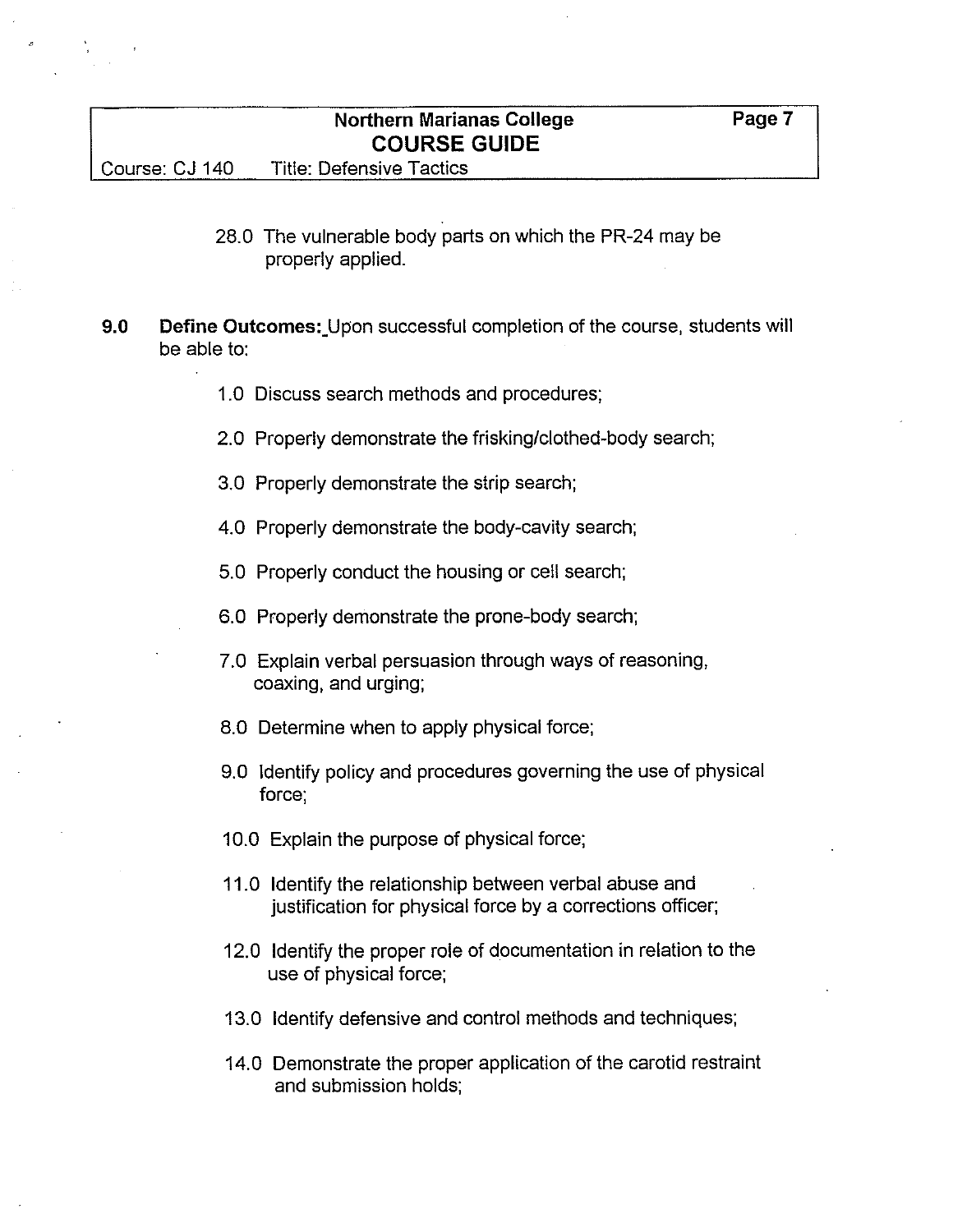|                | <b>Northern Marianas College</b><br><b>COURSE GUIDE</b>                                                                                              | Page 8 |
|----------------|------------------------------------------------------------------------------------------------------------------------------------------------------|--------|
| Course: CJ 140 | <b>Title: Defensive Tactics</b>                                                                                                                      |        |
|                |                                                                                                                                                      |        |
|                | 15.0 Demonstrate the proper defense stance;                                                                                                          |        |
|                | 16.0 Demonstrate the proper defense against body holds;                                                                                              |        |
|                | 17.0 Demonstrate the proper defense against choke holds;                                                                                             |        |
|                | 18.0 Properly demonstrate both the front and rear disarming<br>techniques;                                                                           |        |
|                | 19.0 Demonstrate the proper inward-twist wrist lock;                                                                                                 |        |
|                | 20.0 Demonstrate the proper outward-twist wrist take down<br>method;                                                                                 |        |
|                | 21.0 Demonstrate the proper wrist shear technique;                                                                                                   |        |
|                | 22.0 Demonstrate the proper hair take down technique;                                                                                                |        |
|                | 23.0 Demonstrate the proper arm/shoulder lock technique;                                                                                             |        |
|                | 24.0 Properly demonstrate the methods and techniques for<br>defeating and controlling passive resistance;                                            |        |
|                | 25.0 Properly demonstrate the various weapon retention and<br>maintaining techniques;                                                                |        |
|                | 26.0 Demonstrate the proper placing of a prisoner in a transport<br>automobile;                                                                      |        |
|                | 27.0 Demonstrate Knowledge of the policy and procedures<br>concerning the transport of prisoner(s) and automobile restraint<br>measures and devices; |        |
|                | 28.0 Explain the necessary precautions which must be adhered<br>to when transporting prisoners;                                                      |        |
|                | 29.0 Identify safety measures which must be adhered to when<br>transporting prisoners;                                                               |        |
|                |                                                                                                                                                      |        |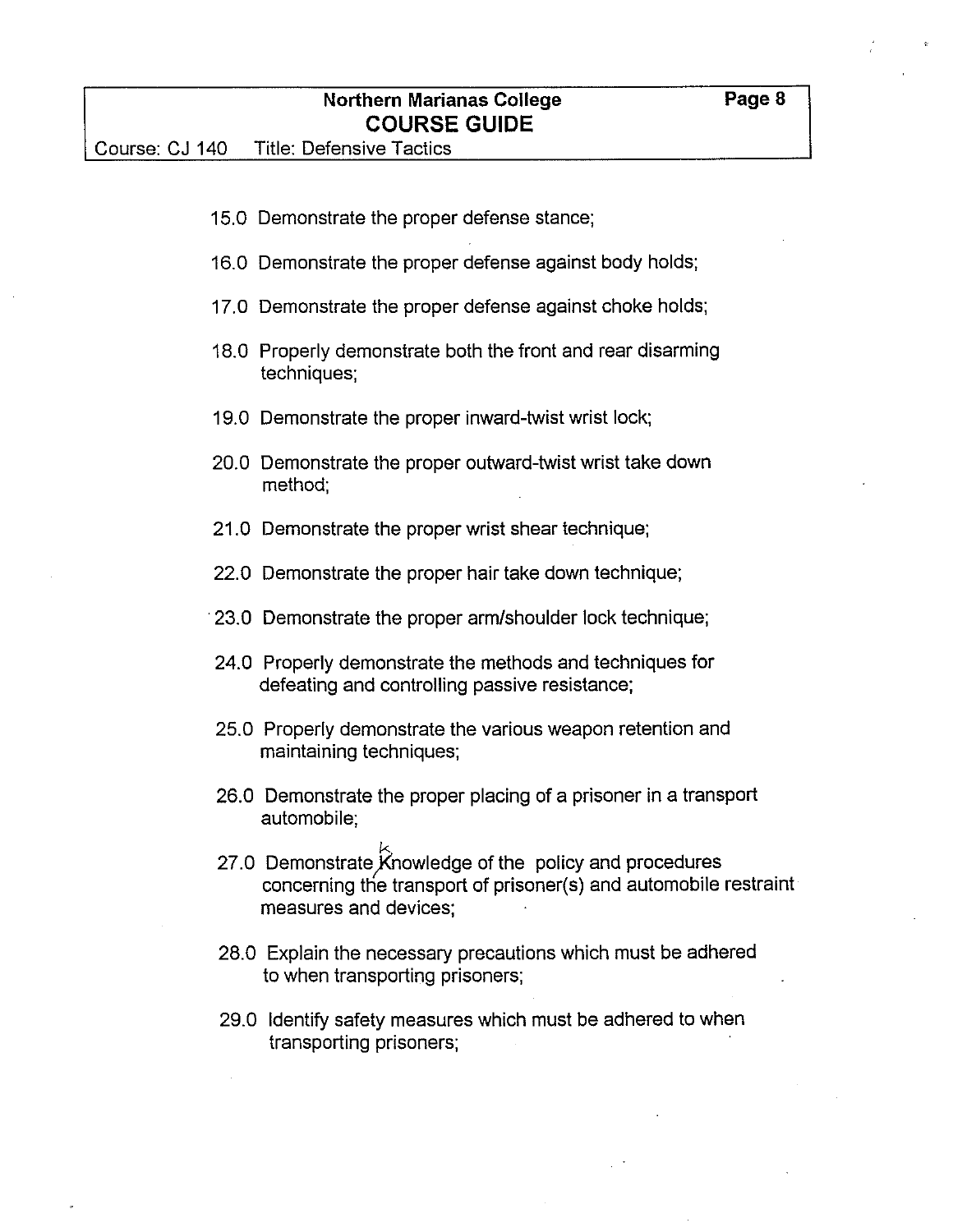

- 30.0 Demonstrate knowledge of the policy and procedures governing the use of a PR-24;
- 31.0 Name the six-part nomenclature of a PR-24;
- 32.0 Identify the vulnerable body parts on which a PR-24 may be properly applied to a hostile suspect.